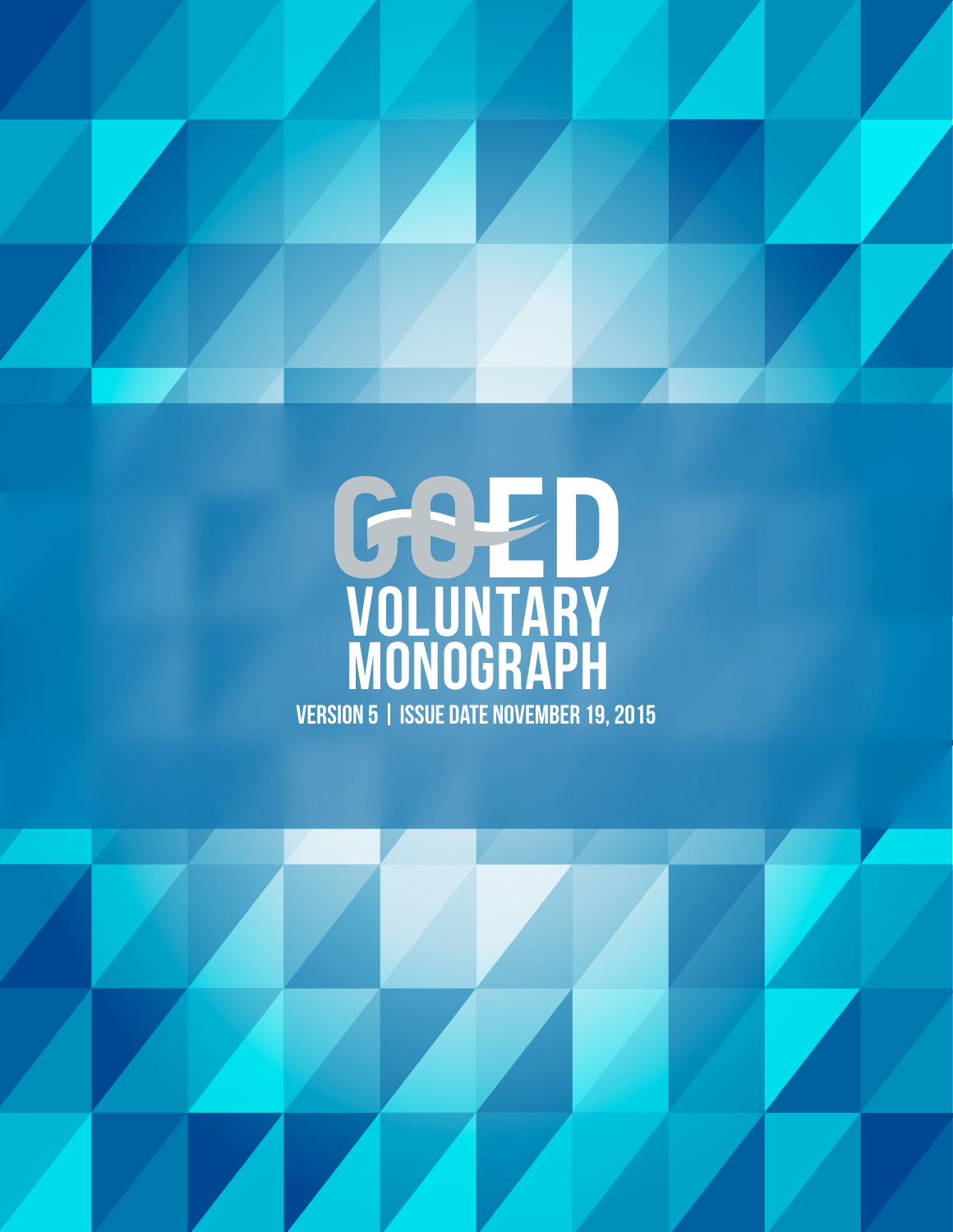# **DEFINITIONS**

Omega-3 fatty acids, EPA and DHA, consist of the all *cis* forms of 5, 8, 11, 14, 17-eicosapentaenoic acid and 4, 7, 10, 13, 16, 19-docosahexaenoic acid, respectively. Omega-3 fatty acid products may be found with DHA as the predominant fatty acid, EPA as the predominant fatty acid or mixtures of DHA and EPA in varying combinations.

The content of omega-3 EPA and DHA is expressed as free fatty acid equivalents on a weight/weight basis, as mg EPA per gram or mg DHA per gram when available as single sources of omega-3. If a mixture of EPA and DHA exist in the product, the total omega-3 EPA and DHA content may be expressed individually and as total mg EPA and DHA per gram (*see Fatty Acids section below*).

For other Omega-3 Fatty Acids see Fatty Acid Analysis Methods (*see Guidance on Methods*).

A Food Approved antioxidant may be added to enhance product stability.

## **SCOPE**

Applicable to omega-3 EPA and DHA fatty acids obtained from marine, plant, or microbial sources esterified as triglycerides, re-esterified as triglycerides, or esterified as ethyl esters. Applicable to bulk refined oil products sold as ingredients, refined finished liquid oil products, and finished encapsulated oils intended for use as dietary supplements or foods. Not applicable to crude unrefined oils, formulations, special delivery systems (including solid forms such as microencapsulation), and oils with total omega-3 content below 10% wt/wt. The specifications described herein apply throughout the stated lifetime (shelf-life) of the product.

A separate document called the Guidance Documents contains Guidance on Methods and Technical Guidance Documents. The Guidance on Methods provides technical guidance on methods useful for GOED members. A set of Technical Guidance Documents provides technical guidance on specific and recommended test methodologies and quality parameters for a number of EPA- and/or DHA-containing product classes currently covered under the GOED Voluntary Monograph. Guidance on Methods and Technical Guidance Documents will be periodically updated.

EPA/DHA-containing product classes currently covered by this GOED Voluntary Monograph are:

- Refined EPA and/or DHA Omega-3 Oil Triglycerides
- **EPA and/or DHA Omega-3 Oil Ethyl Ester Concentrates**
- **EPA and/or DHA Omega-3 Oil Triglyceride** Concentrates
- Cod Liver Oil
- ↑ Tuna Oil
- Green-Lipped Mussel Oil
- Q Salmon Oil
- $\cdot$  Flavored Oils<sup>1</sup>

Note: 1 Flavored Oils fall under the scope of this GOED Voluntary Monograph if the underlying oil that was flavored falls within the scope of the GOED Voluntary Monograph. In case of interference of the flavor with the tests for oxidation, please find technical guidance in the Technical Guidance Document on Flavored Oils (Guidance Documents).

## **CHARACTERISTICS**

Long chain omega-3 EPA and DHA products are generally liquids at ambient temperature. The color varies from colorless, pale, light-yellow to orange. The products have a characteristic odor ranging from bland to mild fish-like and are derived from crude oils produced under hygienic conditions sufficient for products intended for human consumption.

## **IDENTIFICATION**

Examine the chromatograms obtained in the assay for long-chain omega-3 EPA and DHA. The presence of EPA and/or DHA based on retention time comparison to authentic reference standards establishes the identity of the product. In the case of bulk refined oils sold as ingredients, the identity and its country or countries of manufacture, should be clearly stated on its certificate of analysis.

#### **GENERAL TESTS**

Whenever you use a 3rd party laboratory for any analyses, be sure that the 3rd party laboratory uses validated methods. The 3rd party laboratory should be accredited for the specific analysis being carried out, and have an internationally-recognized laboratory accreditation, for example ISO/IEC 17025 "General requirements for the competence of testing and calibration laboratories."